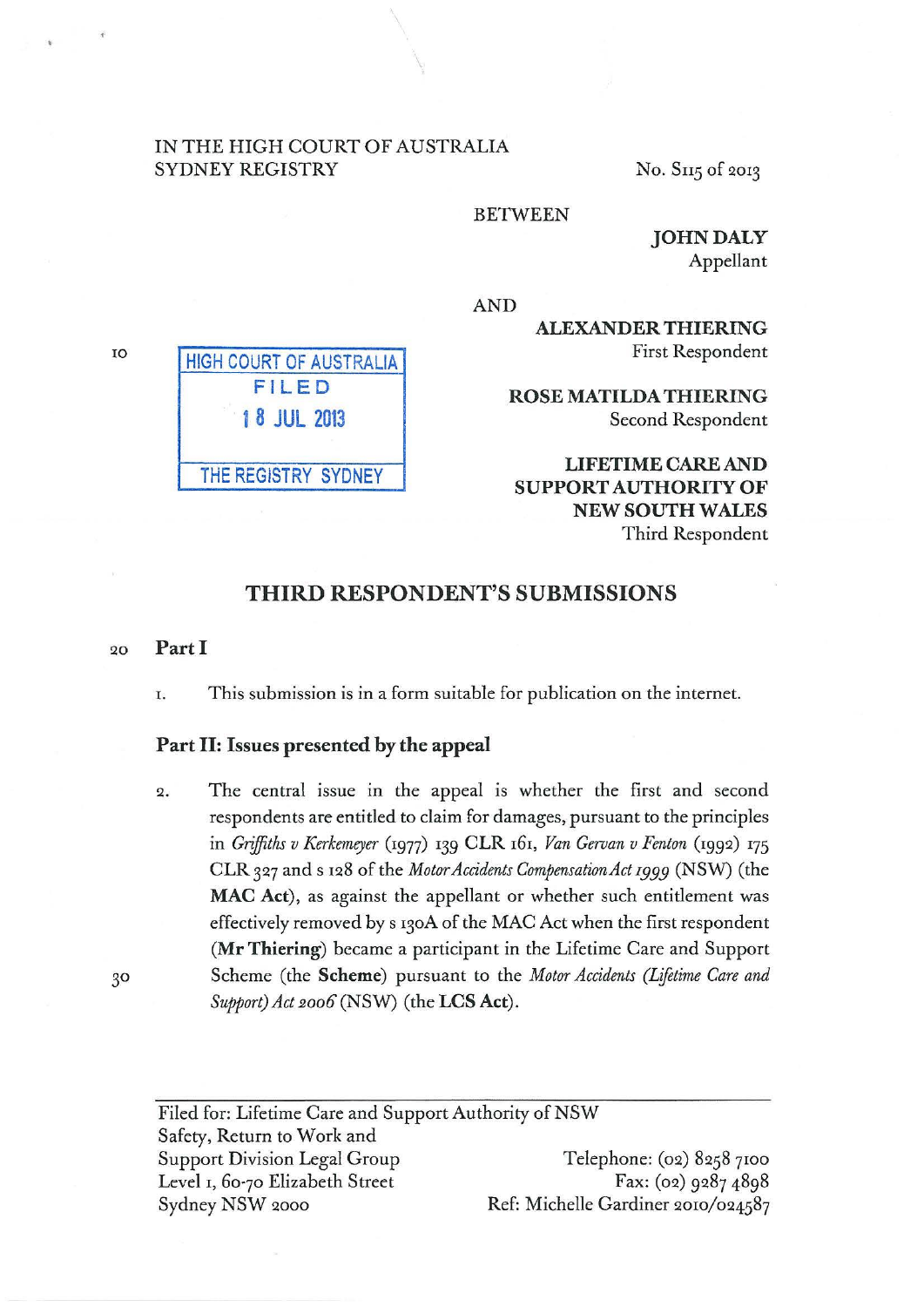- 3· This issue is to be determined in relation to the care provided to Mr Thiering by the second respondent **(Mrs Thiering,** his mother) on a gratuitous basis in circumstances where:
	- a) Mr Thiering is a participant in Scheme;
	- b) by virtue of (a), Mr Thiering benefits from the obligation on the third respondent (the **Authority)** to pay reasonable expenses incurred in providing for such of his "treatment and care needs" (as defined by s *6* of the LCS Act) as relate to the relevant motor accident and as are reasonable and necessary in the circumstances;
	- c) the Authority has in fact paid reasonable expenses incurred for Mr Thiering's "treatment and care needs" in accordance with the Scheme; and
	- d) as they were entitled to do, Mr Thiering and Mrs Thiering chose to have Mrs Thiering provide certain care for Mr Thiering (rather than accept that care by commercial providers, which the Authority would otherwise have paid for);
	- e) the Authority has not paid Mrs Thiering for any care she has provided and does not propose to pay for and has not agreed to pay for such care.
- 4. In order to address the issue stated above, it will be necessary to determine the proper construction of s 130A of the MAC Act, as in force until 24 June 2012.

# **Part III**

5· The Authority considers that a notice under s 78B of the *Judiciary Act rgo3*  (Cth) is not required for this appeal.

# **Part IV: Material facts contested by Authority**

- 6. The Authority generally agrees with the factual narrative stated by the appellant, with the following exceptions.
- In relation to paragraphs  $[g]$ - $[r2]$  of the appellant's submissions, the 30  $7.$ Authority refutes any implication that it engaged Mrs Thiering to

20

IO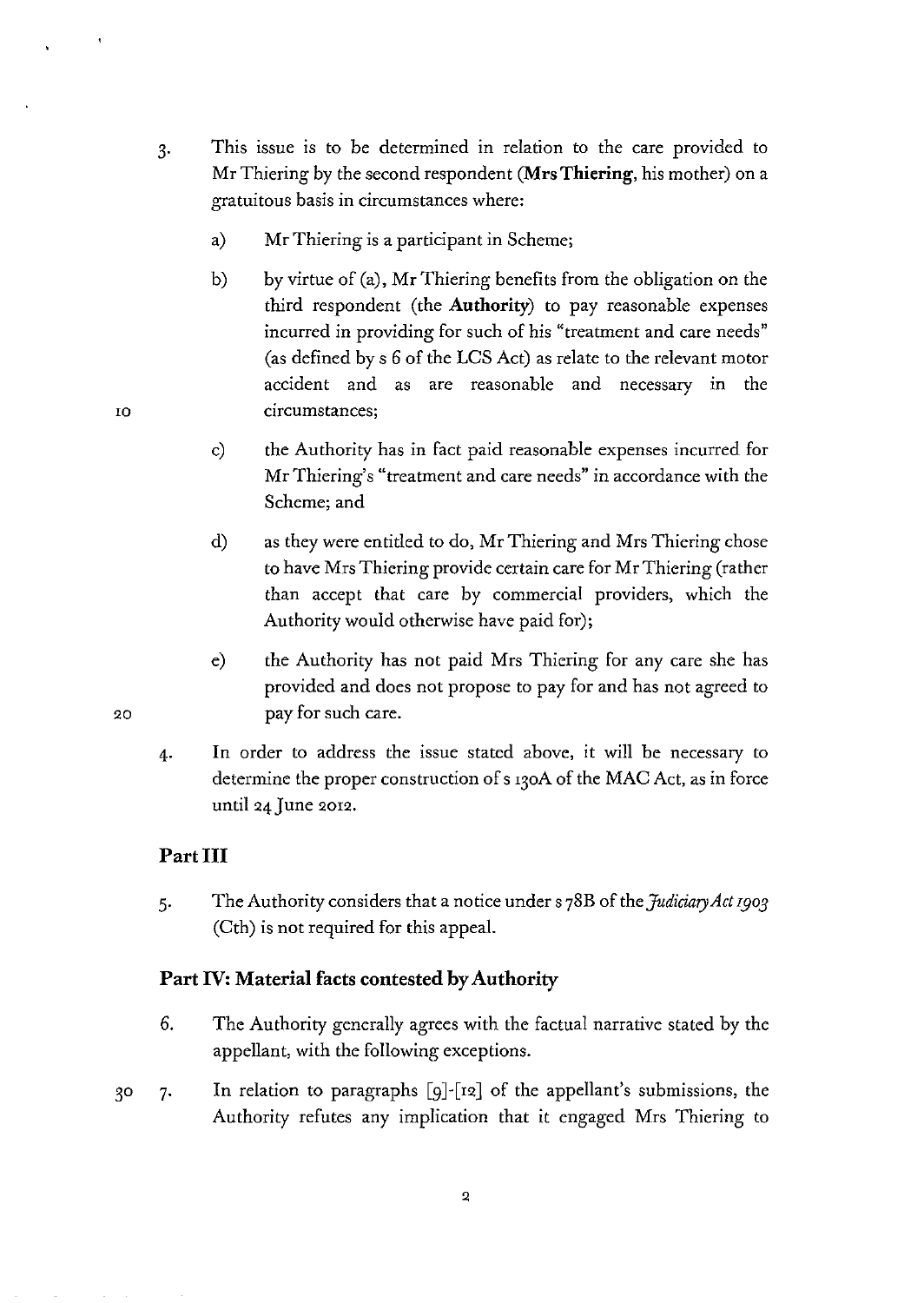undertake the provision of care to Mr Thiering. The care plans were prepared in a context where Mr Thiering and his mother chose for her to undertake the provision of part of his treatment and care needs (being needs that the Authority would have provided for but for those needs having been fulfilled by Mrs Thiering).

8. Further, the Authority is of the view that the appellant's submissions (at paragraph [r7]) do not accurately capture the views of Garling J at first instance. At [r49] of his Honour's reasons for judgment, Garling] held that Mr Thiering's right to recover " $G v K$  damages" from the appellant would cease to exist if the Authority had either paid for the services or had an obligation to pay for the services. In any event, on the Authority's submissions, this point does not arise as the Authority did not pay for the services and had no obligation to do so.

### **Part V: Relevant provisions**

- g. The Authority agrees that the provisions identified by the appellant are the key provisions. However, in order that these provisions might be understood in their full context, the following parts of the MAC Act and the LCS Act, as each stood immediately before the *Motor Accidents and Lifetime Care and Support Schemes LegislationAmendmentAct 20I2* (NSW) **(the**  2012 **Amending Act)** commenced on 25 June 20r2, are provided in the Authority's bundle of legislation:
	- a) MAC Act, Pt r.r;
	- b) MAC Act,  $Pt\,5.2$ ;
	- c) LCS Act, Pt r;
	- d) LCS Act, Pt 2; and
	- e) LCS Act, Pt  $7$ .
- IO. The only relevant differences between those parts as they were before 25 June 2012 and as they were at the date of the subject motor accident (28 October 2007) are as follows:
- a) MAC Act, Pt 5.2: s r28 was amended in 2008, but in such a way that the amended version applies to the instant case;

IO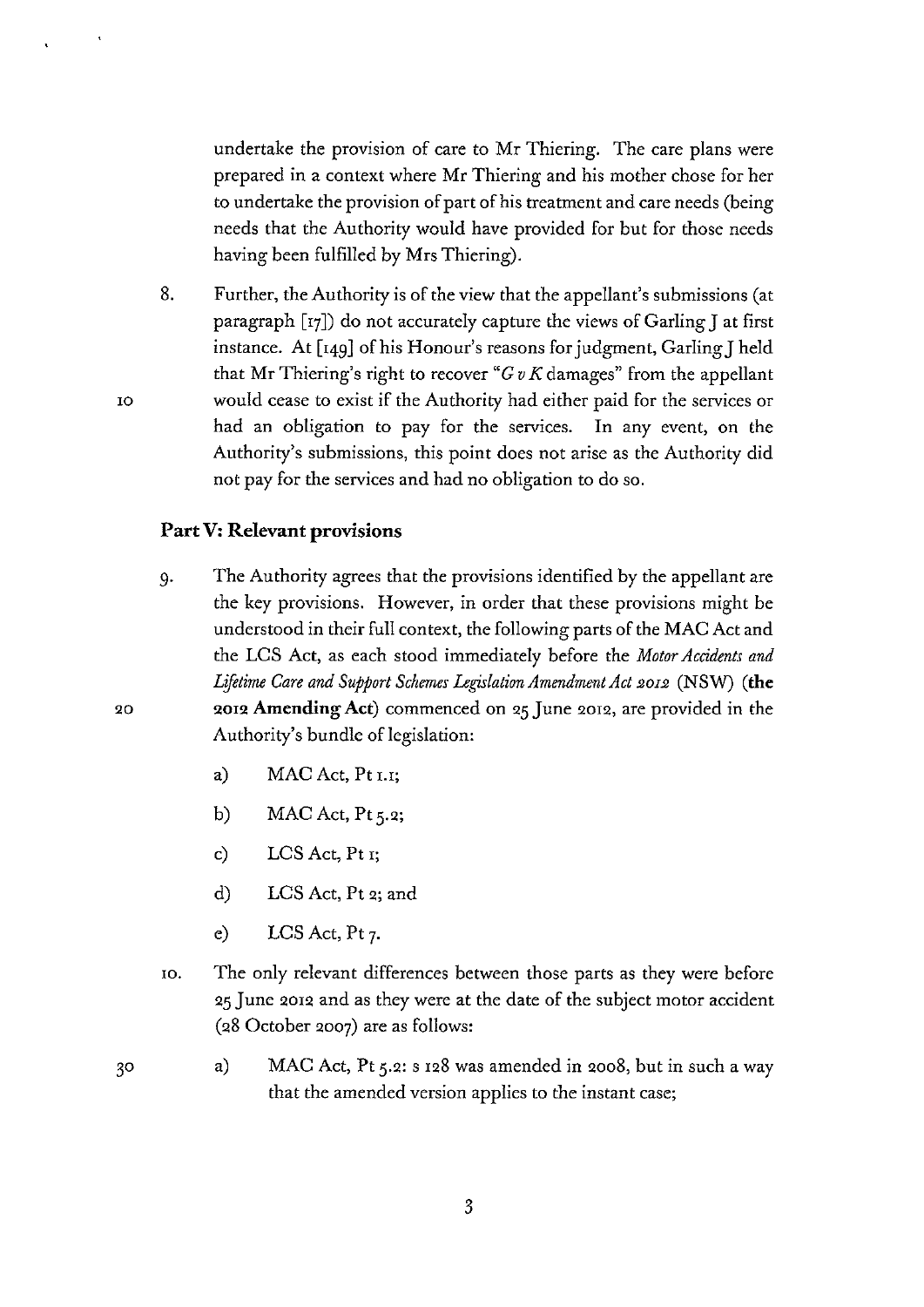- b) LCS Act, Pt 2: s 7A was inserted in 2009 and the structure of s 9 was changed in a manner which does not affect the statutory construction arguments in this appeal; and
- c) LCS Act, Pt 7: ss  $5IA$  and  $54(1I)$  were inserted in 2009.
- n. As a point of reference, the following parts of the MAC Act and the LCS Act (as currently in force)' are provided in the Authority's bundle of legislation:
	- a) MAC Act, s  $\alpha$  (the remainder of Pt I.I is unchanged);
	- b) MAC Act, Pt  $5.4$ ;
- c)  $LCS$  Act, Pt  $r$ ;
	- d) LCS Act, Pt 2;
	- e) LCS Act, Pt 2A; and
	- f) LCS Act, Pt  $7$ .
- 12. In addition, the second reading speech for the LCS Act' is provided in the Authority's bundle of legislation.

## **Part VI: Authority's statement of argument**

- 13. The Authority's position differs both from the construction favoured by the court below and from that advanced by the appellant.
- In summary, for the reasons which follow, the Authority submits that 14. the proper construction of s 130A of the MAC Act is as follows:
	- a) there can be no award of damages for economic loss in relation to treatment and care needs (including pursuant to s 128 of the MAC Act) against an insurer or defendant in the appellant's position where:
		- i) the injured person is a participant in the Scheme;
		- ii) the injured person has treatment and care needs; and

Both Acts have been amended by the 2012 Amending Act and the *Saftty, Return to Work and Support Board Act 2012* (NSW).

 $\overline{\phantom{a}}$ NSW, Legislative Assembly, Parliamentary Debates (Hansard), 9 March 2006, 21400.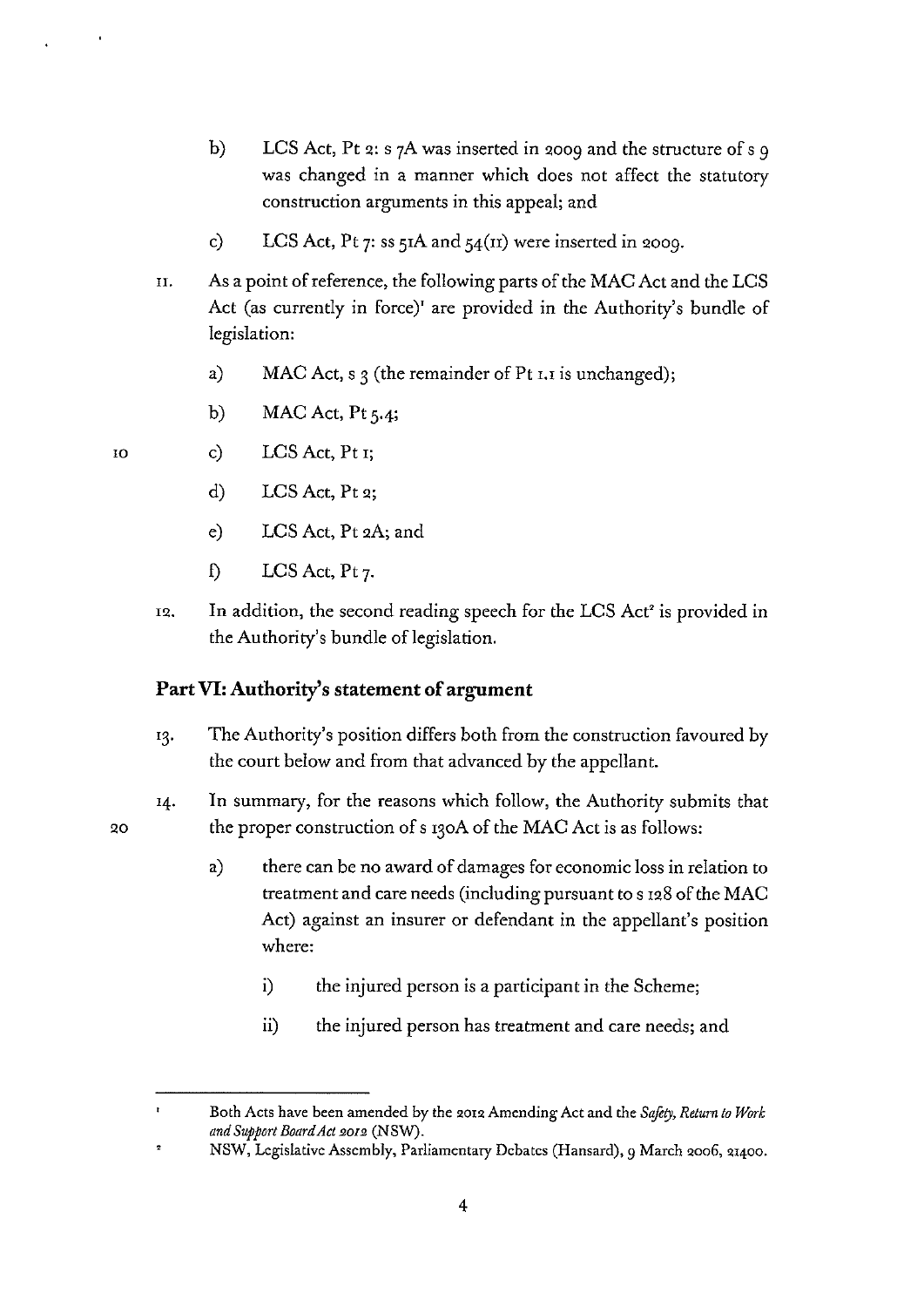- iii) those treatment and care needs are provided for during the period in which the injured person is a participant in the Scheme, whether by the Authority or by some other person.
- 15. The effect of this construction is that the Authority generally agrees that the orders sought by the appellant are appropriate, although the Authority would propose a slightly different answer to the fifth question considered by Garling] at first instance (appellant's order 3).
- r6. However, the construction outlined above is different from that advanced by the appellant. In particular, the appellant's construction effectively reads the words "which are provided for or are to be provided for" in s 130A of the MAC Act as "which could be provided for by the Authority" (see, for example, at  $[57]$ ). This is not an apt interpretation of that provision.
	- 17· In the Authority's submission, the proper construction of s 130A of the MAC Act can only be reached on a proper understanding of the context of the MAC Act as a whole, and of the LCS Act.3
	- rS. Except where otherwise stated, the arguments which follow refer to the MAC Act and the LCS Act as each was in force before the 2012 Amending Act commenced on 25 June 2012.

# *TheMACAct*

- '9· Broadly, the MAC Act regulates the damages available to a person who is injured in a "motor accident" (defined in s 3 of the MAC Act). Of particular relevance is Pt 5.2, which regulates damages available in respect of economic loss. (The MAC Act also deals with matters relating to third-party insurance (Ch 2) and insurers (Ch  $7$ ) and establishes the Motor Accidents Authority (s 198) to administer the regime (Ch 8).)
- QO. Sections 128 and 130A of the MAC Act were both located in Pt 5.2.
- QI. Section  $128(i)$  of the MAC Act explicitly provides for an award of damages to compensate "for the value of attendant care services" which are provided gratuitously. The balance of s r28 modifies the position

10

 $\overline{\mathbf{3}}$ 

*Project Blue Sky IncvAustralian Broadcasting Authority* (1998) 194 CLR 355, 381 [69) (McHugh, Gummow, Kirby and Hayne JJ).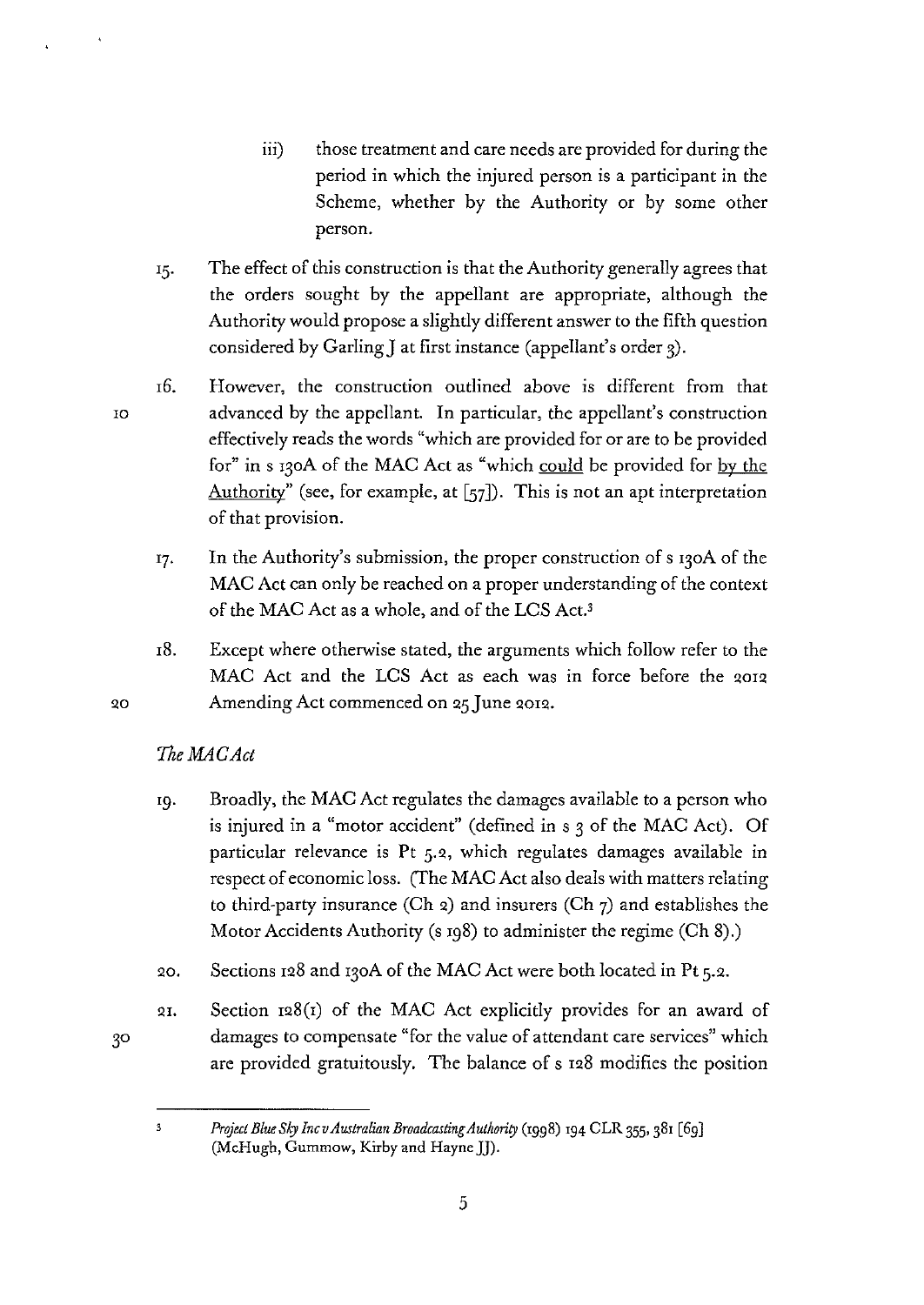under the common law as established by the court in *Griffiths v Kerkemeyer* and *Van Gervan v Fenton,* but the basic principle - that compensation can be awarded for such care, on the basis that it is for the loss of the injured person - remains unchanged.

- 22. Damages pursuant to s r28 of the MAC Act are, implicitly, damages for economic loss, as they do not fall within the definition of"non·economic loss" in s 3 of the MAC Act.
- Section 130A of the MAC Act governed the interaction between damages 23. which could be awarded pursuant to s r28 of the MAC Act and the provision of "treatment and care needs" of injured persons who are participants in the Scheme.
- The key words of s 130A are (emphasis added): 24.

*No damages may be awarded to a person who is a participant in the Scheme ... for economic loss in respect qf [his or* her J *treatment and care needs* ... *that relate to the*  motor accident injury... and that are provided for or are to be provided for while the *person is a participant in [the] Scheme.* 

- The construction of this provision favoured by the courts below was that 25. it prevented an award of damages in respect of treatment and care needs that had been or would be *paid for*. On this view, a person in the position of Mr Thiering was not prevented from seeking an award of damages under s r28, because it would cover loss in relation to treatment and care needs provided gratuitously (that is not *paid for*).<sup>4</sup> (The courts below imposed a further limitation that damages could not be sought in respect of such loss suffered after the time of judgment because of the operation of s  $7(3)$  of the LCS Act.<sup>5</sup>)
- 26. The appellant contends that the focus upon "paid for" reveals error. The appellant contends for the following construction: the words "provided for ... while the person is a participant in [the] Scheme" imply "provided for ... by the Authority". This would result in an award of damages being excluded only where:

IO

20

 $3<sup>o</sup>$ 

*Thiering v Daly* [2011] NSWSC 1345 [110], [145], [149]; *Daly v Thiering* [2013] NSWCA 25  $[72]$ - $[74]$  (Hoeben JA).

 $\overline{5}$ *Thiering v Daly* [2011] NSWSC 1345 [109]-[110], [124], [143(k)], [150]; apparently accepted by the Court of Appeal: *Daly v Thiering* [2013] NSWCA 25 [14], [50]-[52] (Hoeben JA).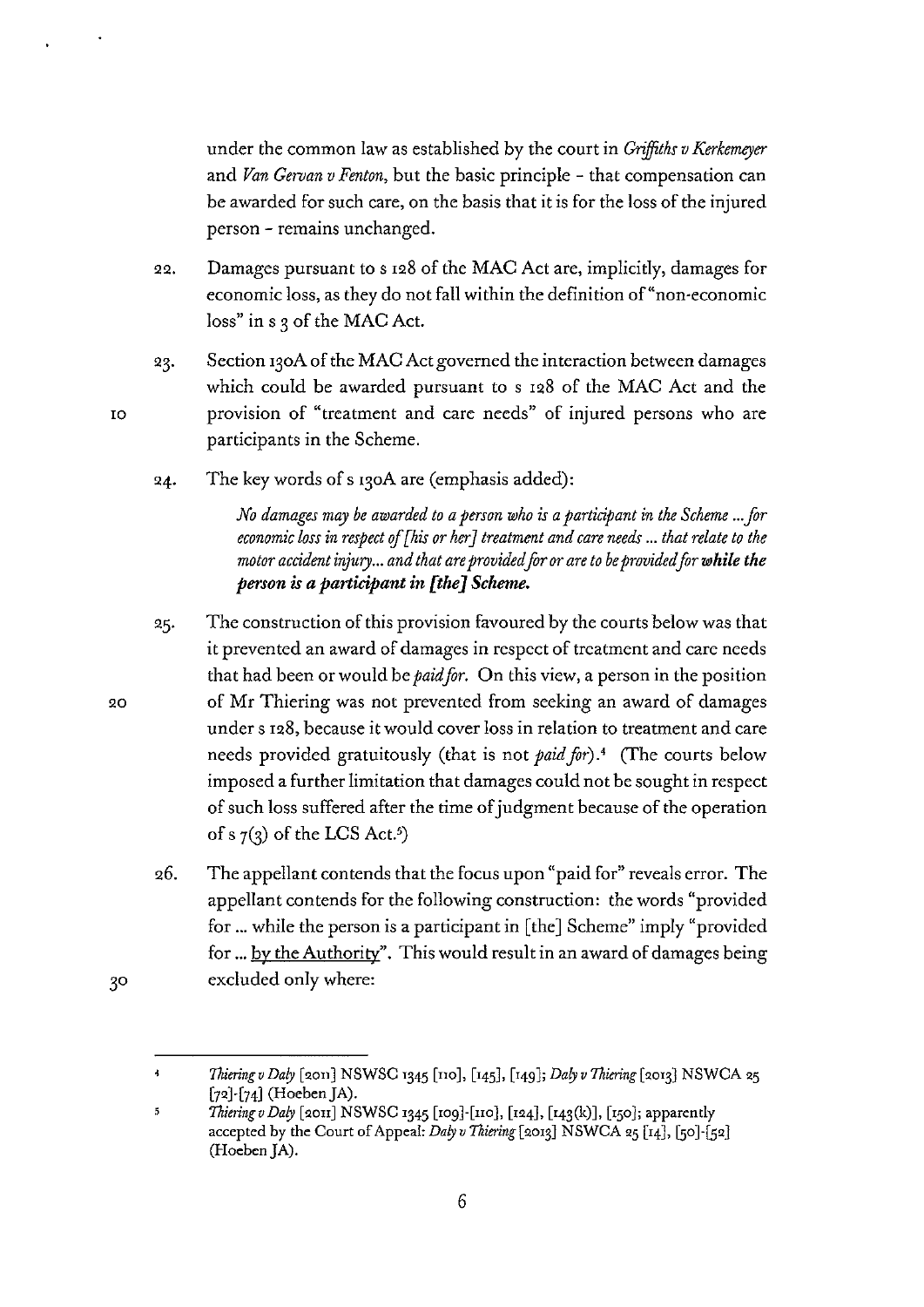- a) a person is a participant in the Scheme;
- b) the person has treatment and care needs;
- c) the Authority provides for some or all of those treatment and care needs.
- Connected with this construction is the notion that the Authority can 27. *provide for* Mr Thiering's treatment and care needs (and has done so) by allocating work to Mrs Thiering. In this way, it is said that s 130A excludes an award of damages in respect of Mr Thiering's loss that is met by his mother's services because they are provided for under the Scheme. A slightly different way of understanding the appellant's case is that s 130A excludes an award of damages in respect of a person's treatment and care needs that could and would be provided for by the Authority (but for their provision for free by a relative or friend).
- 28. The Authority contends that the appellant's construction is wrong insofar as it inserts the words "by the Authority" or "under the Scheme" into the provision, where it does not appear. Further, the Authority contends that the courts below erred in equating "provided for" with "paid for". Paying for something is not the only way treatment and care needs can be provided for: they can be provided for by a mother (for example) by agreeing to do the acts that need to be done (and then doing them). That said, paying for services is the only way in which the Authority provides for such needs.
- 29. The Authority submits that the words "while the person is a participant in [the] Scheme" take their literal meaning, in which case the clause has only a temporal element. This would result in an award of damages in respect of treatment and care needs being excluded in circumstances where:
	- a) a person is a participant in the Scheme;
	- b) the person has treatment and care needs; and
	- c) those treatment and care needs are provided for during the period in which the person is a participant in the Scheme, whether by the Authority or by some other person.
- 30. On this analysis, an award of damages for treatment and care needs while the plaintiff is a participant in the Scheme is excluded irrespective of the

10

20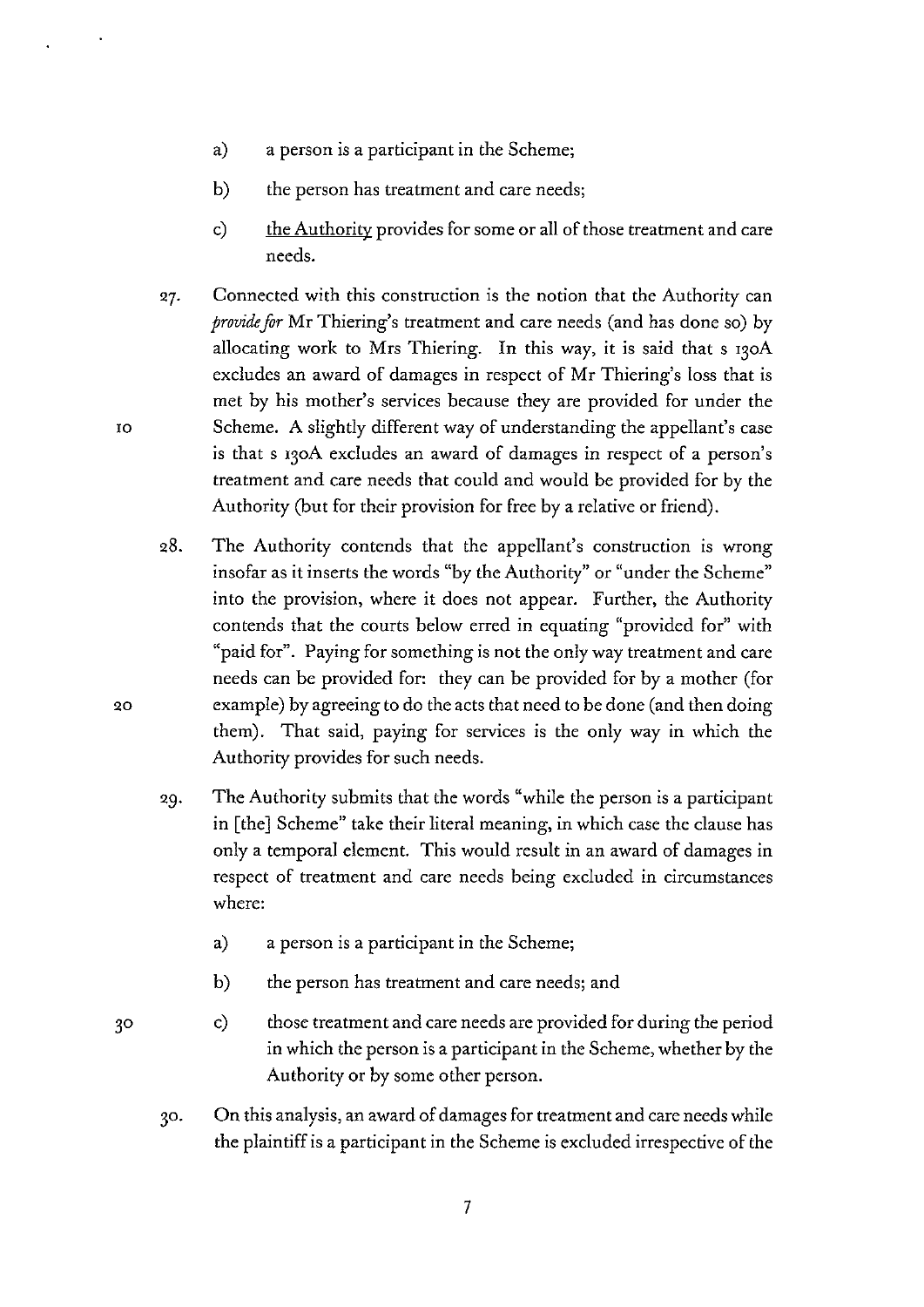identity of the person providing for those needs. If the treatment and care needs are provided for by someone (including by the injured person), no damages may be awarded.

31. Before advancing arguments as to why this construction should be preferred, it is necessary to have in mind how the LCS Act operates and the way that treatment and care needs can be provided by the Authority.

### *'IheLCSAct*

- The LCS Act was enacted in 9.006 as part of a "legislative framework for 32. implementing significant improvements in the assistance provided to people injured in motor vehicle accidents."<sup>6</sup> In particular, the LCS Act was designed to "establish $[]$  a [S]cheme to provide lifetime care and support for persons who suffer catastrophic injuries in motor vehicle accidents covered by the [MAC Act]."' The Scheme was to "provide for all the reasonable treatment and care expenses of participants."<sup>8</sup>
- 33· Part *9.* of the LCS Act is entitled "Care and support for Scheme participants".
- 34· The principal obligation on the Authority in respect of the provision of treatment and care needs is set out in s 6, being an obligation to make payments in specified circumstances. In particular  $s$   $6(i)$  provides (emphasis added):

*The Authority is to pay the reasonable expenses incurred by or on behalf of a person while a participant in the Scheme in providingfor such of the treatment and care needs* of *the participant as relate to the motor accident injury in respect* of *which the person is a participant and as are reasonable and necessary in the circumstances.* 

- 35· Section 6(9.) defines treatment and care needs as being a "participant's needs for or in connection with" specified treatment, equipment, care, assistance and services.
- 36. Section 6(4) provides:

*9.0* 

IO

<sup>6</sup>  NSW, Legislative Assembly, Parliamentary Debates (Hansard), 9 March 2006, 21400 **at 21400.** 

NSW, Legislative Assembly, Parliamentary Debates (Hansard), 9 March 2006, 21400 **at QI40I.** 

s NSW, Legislative Assembly, Parliamentary Debates (Hansard), 9 March 2006, 21400 at 21402 (emphasis added).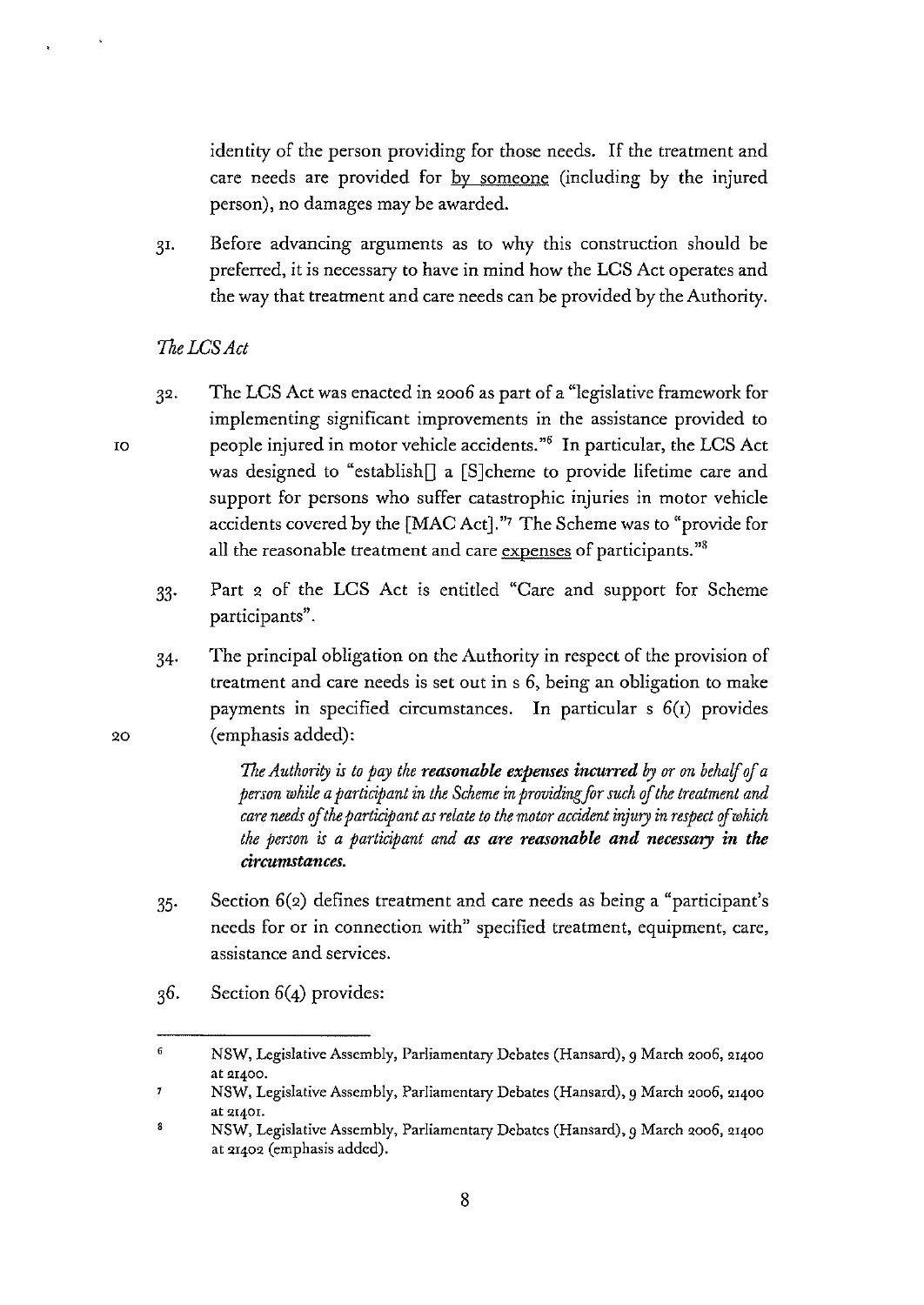*The LTCS Guidelines may make provision for or with respect to determining which treatment and care needs* if *a participant in the Scheme are reasonable and necessary in the circumstances.* 

- 37· Accordingly, it is apparent from s *6* of the LCS Act that the Scheme is not designed "to provide for all treatment and care ... required by participants",<sup>9</sup> but rather to cover the reasonable expenses of a participant in the Scheme in relation to that participant's treatment and care needs that are reasonable and necessary in the circumstances.
- First, the subject matter of the Authority's liability is not "treatment and 38. care" but "treatment and care *needs".* In other words, if a participant's parents do all of their housework when the participant is capable of doing some or all of it themselves, that housework might be considered to be care, and it is carried out for or in connection with domestic assistance (see s  $6(2)(g)$ ), but it cannot be said to be a *need*. Accordingly, it falls outside the definition of "treatment and care *needs".* 
	- 39· Secondly, the word "reasonable" constrains the Authority's obligation to pay "expenses incurred by or on behalf of' a Scheme participant by reference to criteria such as the different costs that might be payable in various circumstances in respect of the same, or the same type of, treatment and care (for example, two different doctors might charge differential amounts for the same service).
	- 40. Thirdly, as the Authority's obligation is to pay expenses in relation to "such treatment of and care needs ... as are reasonable and necessary in the circumstances", the words "reasonable and necessary in the circumstances" must be given some work to do beyond simple necessity. This can be done by taking the words "in the circumstances" to refer to all of the subjective circumstances of the person.
- 4!. By way of example, a person might have a need for a particular aid, such as a walking stick. That would be a "treatment and care need" by reason of s  $6(2)(h)$ . However, if the person already has a walking stick, it is unlikely to be "reasonable and necessary in the circumstances" to pay for another walking stick.
- 42. Part 2 also makes provision for eligibility for participation in the Scheme. There a medical criteria for entry (s  $7(1)$ ). A person "is not

10

'.20

 $30$ 

Contra appellant's written submissions at [3], [46], [6o], [63], [65].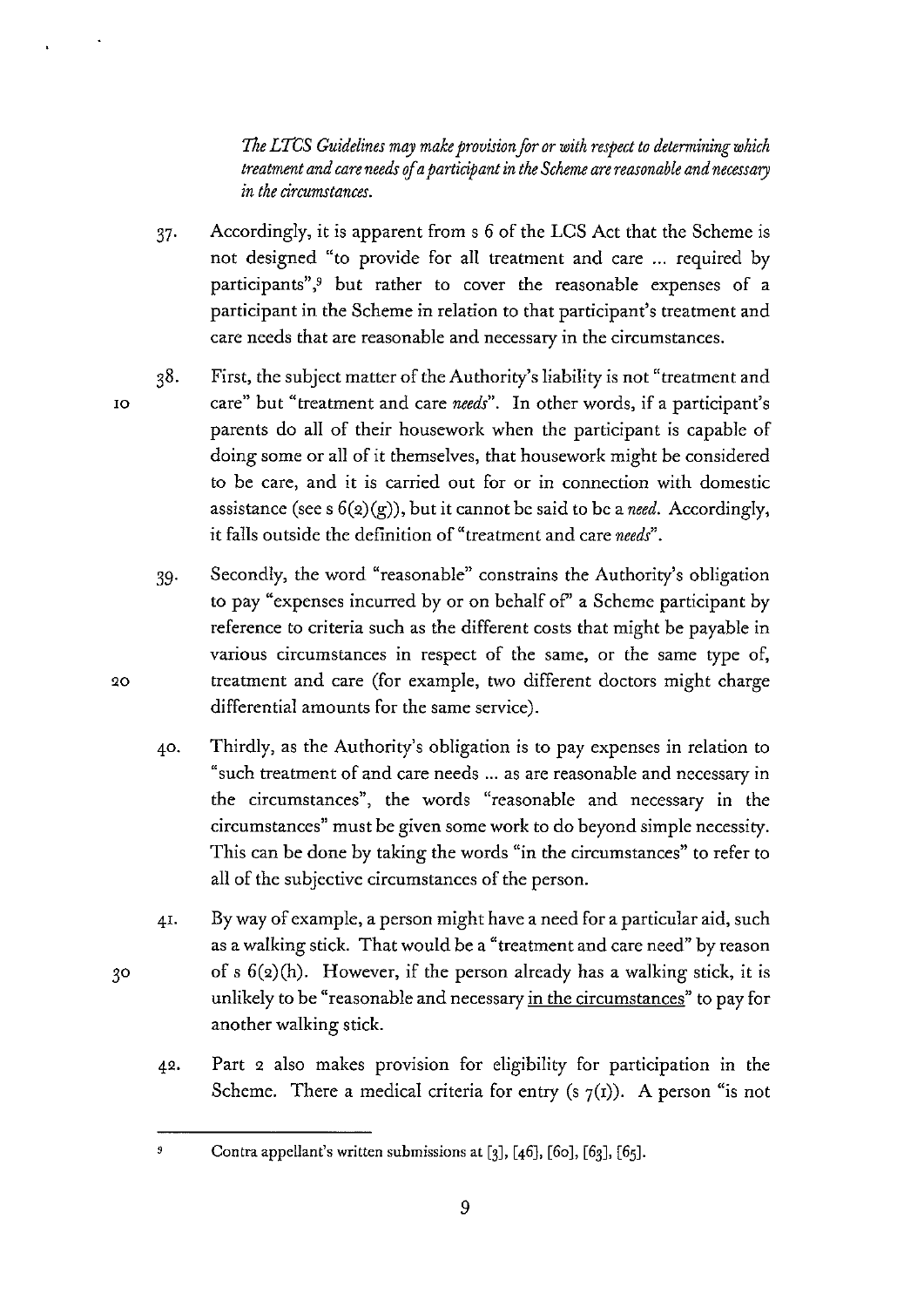eligible to be a participant in the Scheme" if the person has been awarded damages, pursuant to a final judgment entered by a court or a binding settlement, for future economic loss in respect of the treatment and care needs of the participant that relate to the injury (s  $7(3)$ ). This restriction on eligibility operates to preclude a person becoming a participant by reason of s  $g(x)$ . However, once a person is accepted as a lifetime participant in the Scheme, the person remains a participant for life (s  $q(4)$ ). Contrary to the reasoning of the courts below,<sup>10</sup> a person does not cease to be a participant if the person gets an award under  $\frac{1}{2}$ ; rather, once the person becomes a participant, s 130A will operate to reduce the person's entitlement to an award of damages. This is the way in which double recovery is to be avoided.

- 43· It should also be noted that participation in the Scheme need not be voluntary. That is, an insurer can make an application for a person to be a participant even without that person's consent (s  $8(i)$  and (2)). An insurer has a strong incentive to make such applications because the insurer then ceases to be liable for treatment-and-care-costs-to-the-extent of the operation of s r3oA of the MAC Act.
- 44· While a person may become a participant without their consent, the Authority has no power to compel the participant to accept the financial assistance that it offers. The participant may be financially independent and, for example, choose not to have services provided by the persons approved by the Authority. It is thus not a feature of the Scheme that treatment and care needs must be provided for *by the Authority.* 
	- 45· The financial nature of the Authority's role is made clearer from Part 7 of the LCS Act. Section 48 relevantly provides for:
		- a) the establishment of the Lifetime Care and Support Authority Fund (the **Fund):** sub·s (r);
		- b) the payment of certain monies into the Fund, including but not limited to levies on third-party policies: sub·s (2); and
		- c) the payment of certain monies from the Fund, including "all payments required to be made by the Authority under Part 2", the

IO

20

<sup>•</sup>o *Thiering v Daly* [2011] NSWSC 1345 [109]-[110], [124], [143(k)], [150]; apparently accepted by the Court of Appeal: *Daly v Thiering* [2013] NSWCA 25 [14], [50]-[52] (Hoeben JA).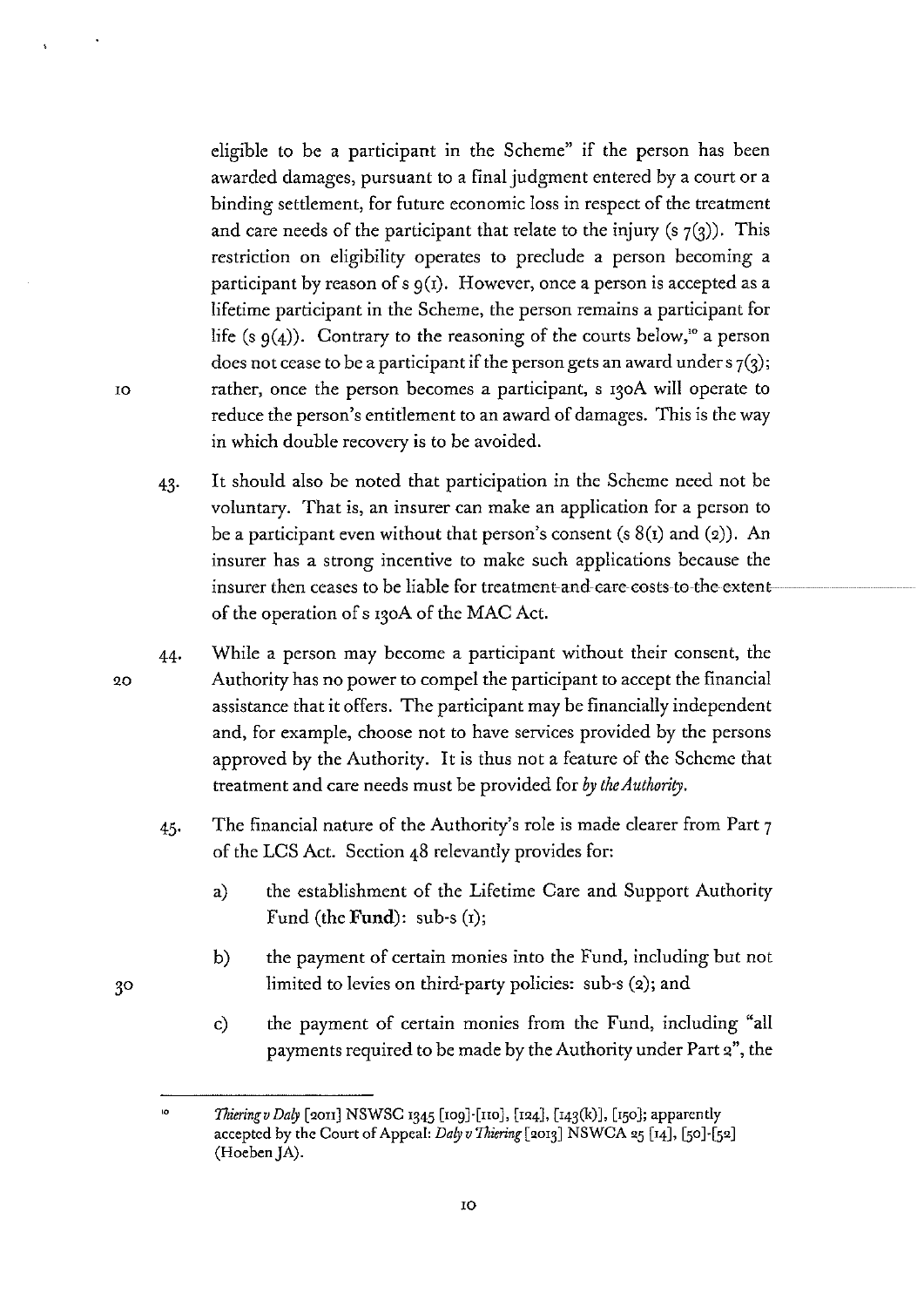operating costs of the Authority and "all other money required by or under this or any other Act to be paid from the Fund": sub $s(3)$ .

- 46. One effect of s 48 is to limit the monies which can be paid from the Fund, other than in respect of the Authority's operating costs, to monies which are *required* to be paid. Accordingly, the Authority has no capacity to make discretionary payments.
- 47· Section 49 requires the Authority to determine the amount to be contributed to the Fund "to fully fund the present and likely future liabilities of the Authority under Part 2". That is, the levy is to be set with a view of covering the payments required to be made under  $s \, \theta(t)$ .
- 48. Section 54 provides for a right in the Authority "to recover from the appropriate person ... the present value of its treatment and care liabilities ... [relating to] a participant in the Scheme" where a motor vehicle involved in an accident was either uninsured or insured in another jurisdiction. This present value is to be calculated by reference to the "amounts already paid by the Authority under Part *Q"* and "the present value of the amounts the Authority estimates will become payable by the Authority in the future under Part 2".
- QO 49· These provisions are designed to operate to ensure that the Scheme is fully funded by the levy and other sources specified in the Act (including s 54) and is therefore not a drain on other State revenues.
	- 50. The above review serves to emphasise that the principal function of the Authority is to *pay* for reasonable expenses incurred in providing for such treatment and care needs as are reasonable and necessary in the circumstances. However, the Scheme does not require participants to accept all of the assistance that may be offered. Given that the Authority has power to specify that services may be provided only by approved providers (s ro) and that, in such a case, the Authority is not required to pay any expenses by non-approved providers (and, as noted above, the Authority has no power to draw from the Fund to pay persons except where payment is required), the Scheme implicitly envisages instances where treatment and care needs may be provided by a person who need not or cannot be paid by the Authority. That is, the legislation envisages that there may be instances where not all treatment and care needs will be provided for by the Authority.

IO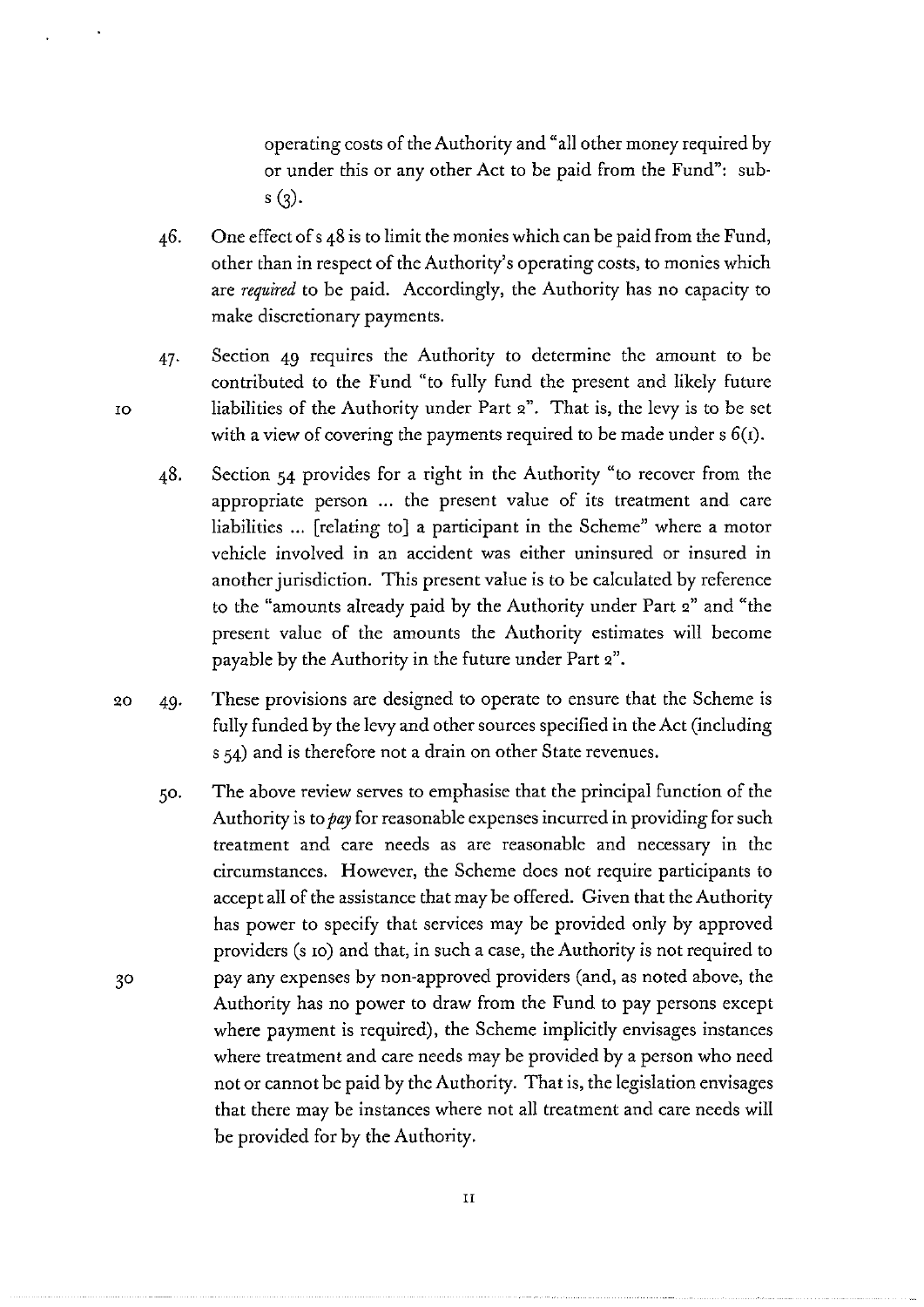5r. It is against this background that s 13oA needs to be construed.

# Interpretation of "provided for" in s 130A of the MAC Act

- 52. The appellant contends that his construction gives effect to the literal meaning of the words "provided for"." Nonetheless, the appellant does not identify any particular definition in support of this submission.
- 53· The *Macquarie Dictionary"* includes the following relevant definitions for **"provide":** 
	- *5·*  to take measures with due foresight (usu. fol. by for or against).
	- *6.*  to make arrangements for supplying means of support, money, etc. (usu. fol. *by for).*
	- *7.* to supply means of support, etc. (oft. fol. by for).
- 54· The Authority contends that the definitions numbered *6* and 7 are substantially the same in the present context and are applicable here. In a practicable sense, as the review of the LCS Act above shows, the Authority provides for treatment and care needs by making arrangements for and paying selected service providers to meet those needs. That is, the Authority provides for needs by paying for services. Mrs Thiering provides for some of her sons needs by voluntarily providing her own labour.
- 20 55· No provision is made in the LCS Act for the payment of a person who provides care unless the conditions set out above are met, including that such provision of care is an "expense" and, where relevant, that the provider of the care is an approved provider.'3 On the other hand, where those conditions are met, the Authority is bound, and legally authorised, to make the relevant payments.
	- 56. The Authority does not itself provide for treatment and care needs by merely acknowledging that some care is to be provided for by a person other than the Authority (perhaps making provision for that care by the Authority not "reasonable and necessary in the circumstances").

IO

 $\overline{ }$ Appellant's written submissions at [34], see also the reference at [31] to the "ordinary **and natural meaning" of the words.** 

<sup>&</sup>quot; *Macquarie Dictionary* (rev ed, 1985) at 1367.

<sup>,,</sup>  Contrast the *Workers Compensation Act 1987* (NSW), s 6oAA, which sets out an explicit regime for payment of care provided (otherwise) gratuitously.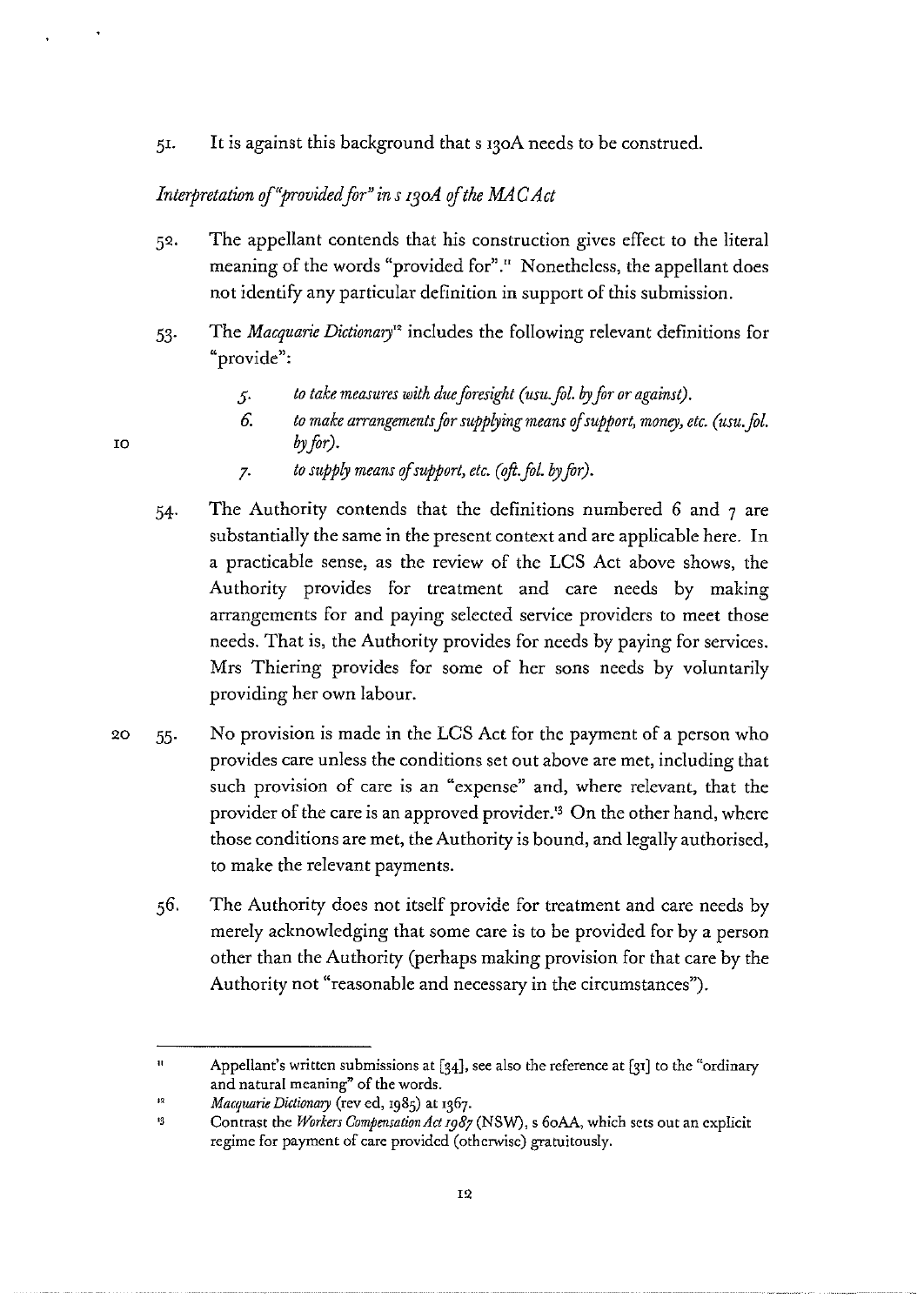## *Construction ofs r3oA of the MAC Act*

- 57· The Authority contends that the courts below erred by equating "provide for" with "pay for". The matter is merely one method of doing the former.
- 58. That said, the Authority contends that the appellant's proposed construction is also flawed because it seeks to insert words and concepts into the legislation that are not there. Section 130A is not constrained by reference to the provision of services "under the Scheme" or "by the Authority". It does not require that the Authority be deemed to have ro provided for care by accepting that Mrs Thiering will provide for some of it.
	- 59· The construction outlined above at paragraphs Q9-30 is consistent with the ordinary and natural meaning of all the language used and with the purpose of the legislation. This Court should adopt that construction.
	- 6o. Because the Authority's obligation relates only to the payment of "reasonable expenses" in respect of "treatment and care needs ... [which] are reasonable and necessary in the circumstances", this allows a Scheme participant some choice (for example, paying extra to see the doctor of their choice if that doctor charges more than a "reasonable expense", or deciding to obtain care from a person other than a person whom the Authority is willing to pay and capable of paying, even if that care must be provided gratuitously).
	- 6r. In doing so, it does not place a further obligation on the Authority above and beyond the Authority's obligations pursuant to the LCS Act, and it provides certainty to insurers and other defendants with regard to the damages for which they will be liable.
	- 62. In addition, and importantly, the Authority's construction does not leave an injured person in the invidious position of an impecunious plaintiff before the court's decision in *Griffiths v Kerkemeyer.* Such a plaintiff could have been reliant on gratuitous care. Conversely, a Scheme participant need only rely on gratuitous care if he or she chooses to do so.
	- In the Authority's submission, on this construction, the words of s 130A 63. of the MAC Act are sufficiently "clear and unambiguous" so as to

 $3<sup>o</sup>$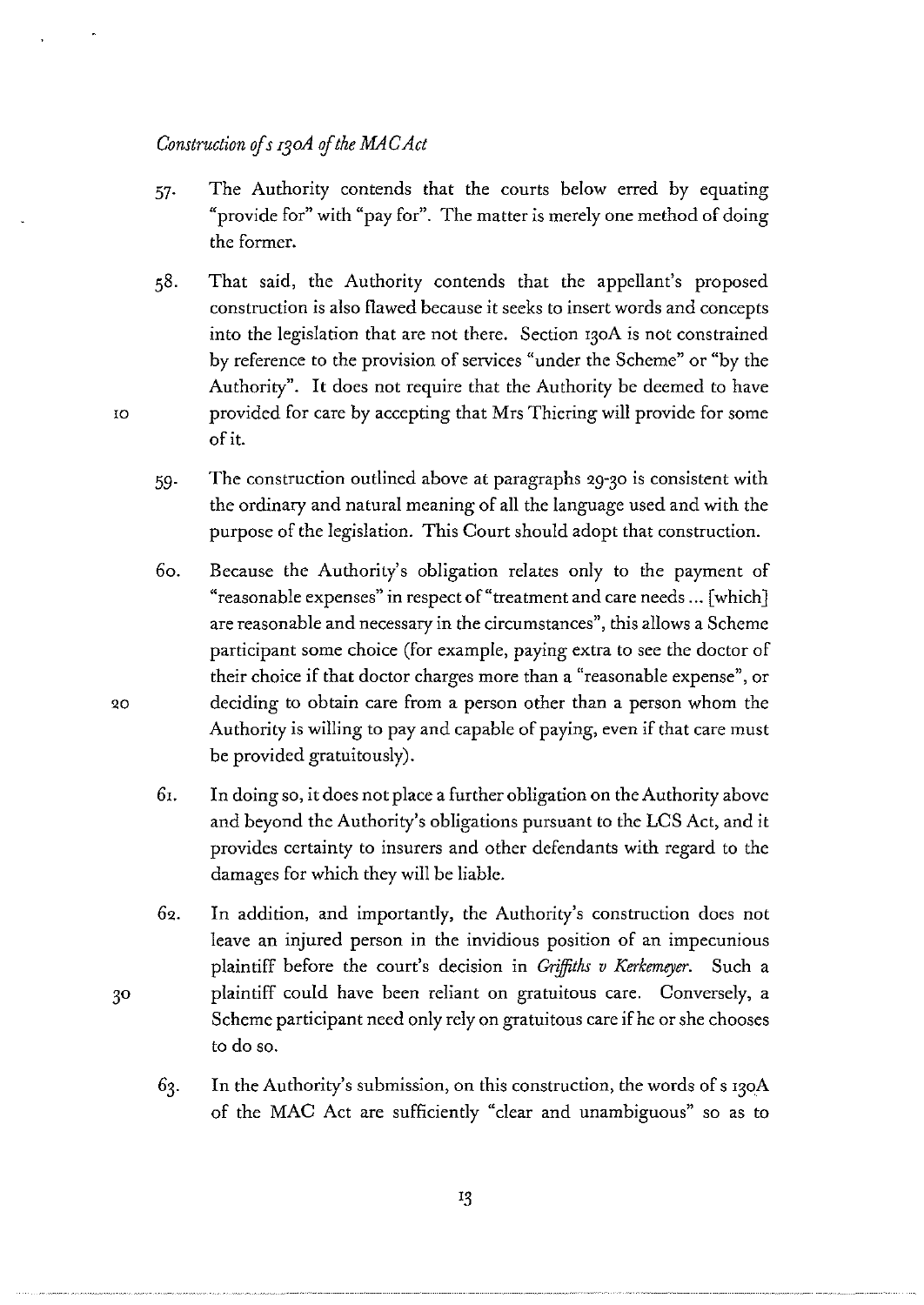remove the common law right for a person in Mr Thiering's position to claim *Griffiths v Kerkemeyer* damages.<sup>14</sup>

## *Answer to question 5 before Garling*  $\tilde{f}$

- 64. Order 3 as proposed by the appellant in his Notice of Appeal filed 19 June 2013 proposes an answer to question 5 of the questions before Garling J at first instance.
- 65. That question was:'5

IO

*QO* 

*Whether on proper construction of s 130A of the* [MAC Act], [Mr Thiering] *has any entitlement as against the* [appellant] *other than damages for non* $e$ *conomic loss and loss of earning capacity.* 

66. On the basis of the construction advanced by the Authority, the answer to that question should be:

> In respect of the period during which Mr Thiering has been a participant of the *Scheme (since 6 December 2007 when he was accepted as an interim participant), Mr Thiering has no entitlement as against the appellant for economic loss in respect tf his treatment and care needs, including but not limited to any treatment and care needs provided for by Mrs Thiering.*

## *Response to appellant's submissions*

- 67. While the Authority's final position effectively supports the appellant's final position, the Authority has followed different reasoning. Accordingly, it is necessary to make some limited submissions in response to the appellant's written submissions.
	- 68. The appellant's repeated use of the word "all"<sup>6</sup> in relation to the treatment and care to be provided for pursuant to the Scheme might erroneously give the impression that this word is used in the LCS Act, when it is not. It is not a word used in the LCS Act.
	- 69. The appellant fails to appreciate the critical nature of the ambit of the Authority's obligations pursuant to the LCS Act, which are discussed above. Those obligations are such that, having regard to the fact that

<sup>,,</sup>  *Jemena Gas Networks (NSW) Ltd v Mine Subsidence Board (2011) 234 CLR 558, 571-572* [37] (French CJ, Gummow, Hayne, Heydon, Crennan and Kiefel JJ).

<sup>,,</sup>  *Thiering v Daly* [2011] NSWSC 1345 [169].

<sup>,,</sup>  Appellant's written submissions at  $[3]$ ,  $[46]$ ,  $[60]$ ,  $[63]$ ,  $[65]$ .